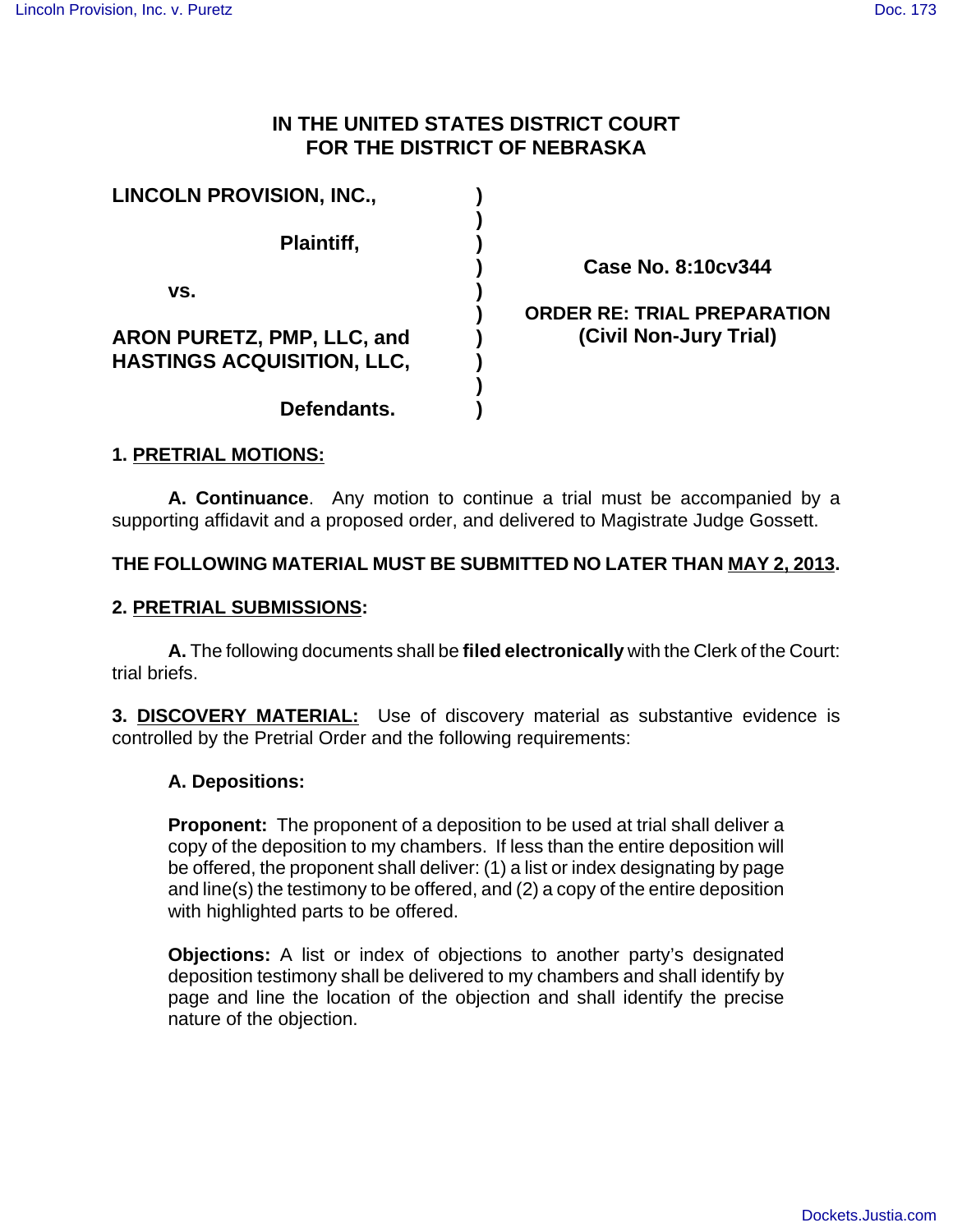#### **B. Videotaped Depositions:**

**Proponent:** Videotaped depositions shall be delivered to my chambers as stated in the previous paragraph. The proponent shall provide a transcript with the prospective testimony indexed and highlighted.

**Objections:** A list or index of objections to another party's designated videotaped testimony shall be delivered to my chambers. The court may require editing of the video tape in response to pretrial rulings on objections.

**C. Interrogatories and Requests for Admissions:** The format and requirements for use of, and objections to, deposition testimony shall also apply to answers to interrogatories and requests for admissions, including matters deemed admitted because unanswered. See Fed. R. Civ. P. 36(a).

## **4. EXHIBITS:**

**A. Court's Copies:** Each proponent of exhibits shall prepare a three-ring binder containing a copy of each exhibit to be offered. The binder shall be organized by dividers and tabs for quick retrieval of an exhibit during trial, and shall be delivered to chambers no later than **May 2, 2013**.

**B. Original Exhibits:** Exhibits shall be properly listed and identified on the exhibit form supplied by the Clerk of Court's Office, also available at the court website: www.ned.uscourts.gov.

**C. Marking of Exhibits:** All exhibits must be pre-marked with stickers that indicate whether the government, the plaintiff or the defendant is offering the exhibit. Plaintiff's exhibits will begin with number "1." Defendant's exhibits will begin with the three-digit number rounded to the next hundred after plaintiff's last exhibit.

## **5. WITNESSES:**

**A. Lists:** A party's witness list shall include the full name with redacted addresses for each such witness. Witnesses who do not appear to testify when scheduled will be considered withdrawn.

**B. Rule 26 Disclosures and Reports:** If not previously received by the court regarding a Rule 104 hearing, each party shall deliver to my chambers a copy of the Fed. R. Civ. P. 26(a)(2) disclosures regarding that party's expert witnesses identified in the Pretrial Order. Any expert whose Rule 26 disclosure is not received by the court within five (5) working days before trial, or earlier if requested by the court, will be considered withdrawn.